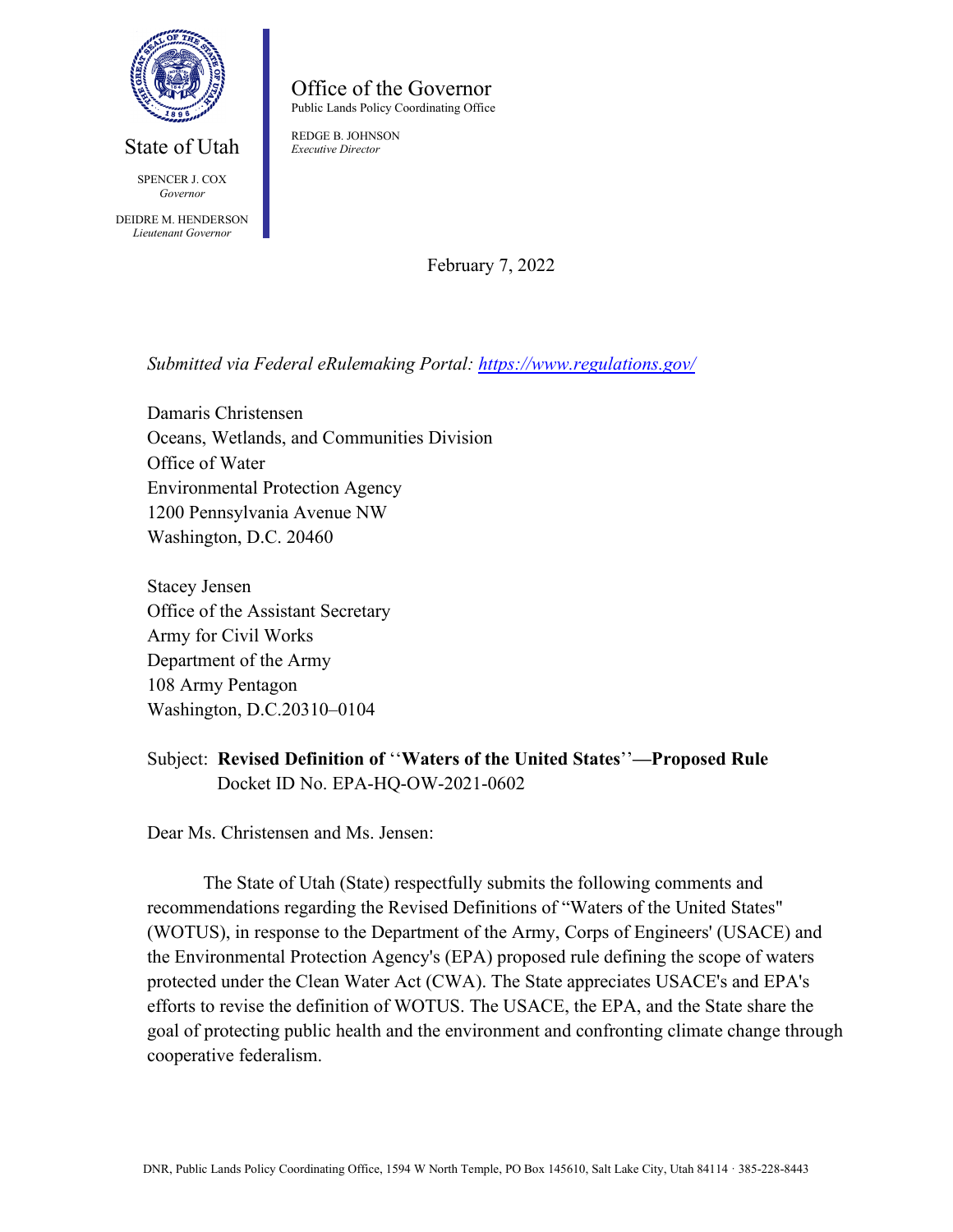The State provided previous comments concerning WOTUS on November 14, 2014, *Proposed Rule Defining "Waters of the United States",* on June 19, 2017, *EPA Request for Local Government on Waters of the United States*, on September 27, 2017, *Definitions of "Waters of the United States" Recodification of Pre-Existing Rules*, on August 9, 2018, the *Recodification of Preexisting Rule, Supplemental Notice of Proposed Rulemaking*, on April 15, 2019, *Revised Definition of "Waters of the United States",* and on September 3, 2021, *Recommendations regarding the Revision of the Definition of "Waters of the United States".* The State reaffirms and incorporates those comments by reference. In collaboration with the Utah Department of Agriculture and Food (UDAF) and the Utah Division of Water Quality, the State offers the following comments and recommendations for your consideration.

The EPA and USACE must provide a clear, easily understood distinction between waterbodies that are subject to CWA jurisdiction and those that are not. The EPA and USACE should clarify CWA jurisdiction for governmental entities and regulated industries by providing accurate and current online, interactive tools for the purpose of mapping jurisdictional waters. This clarity is especially important for Utah's regulated industries that must obtain CWA 404 Permits as part of their operations. Such industries often do not have resources available to decipher and navigate complex regulatory regimes to determine whether their operations comply, nor can they pass the costs of such an undertaking on to consumers.

To improve clarity and predictability, the State encourages the agencies to take steps to pare back the scope WOTUS, so it more closely matches the common meaning of "navigable" in the context of navigable waters. Moving WOTUS more towards the public understanding of "navigable" has the greatest potential to increase clarity and predictability in the regulatory context. It may also negate the need for any guidance documents regarding the scope of traditional navigable waters.

## **Delayed Rulemaking for "Phase 2"**

The State encourages the EPA and USACE to delay any further rulemaking for "Phase 2" of the proposed rule until after the U.S. Supreme Court has made a decision in *[Sackett, Michael, et ux. v. EPA, et al.](https://d2pgrf04.na1.hubspotlinks.com/Btc/RJ+113/d2pGrf04/MVV14lykkm-N2-S9Z5hVLRnW8cYYgJ4DP624N7TcW2t3lSc3V1-WJV7CgSk0N6pbzDWVRV9lVRWWtj3hhV2wW4kGFwS6j8sXWW8h_1Hw3QMrWZVZxK7j1msw01W7TkBbb6_v1kRW8By8Fl6RhwZbW7H4sF66H8xtXW7srpgw1F9tnjN6fzQYvdD90ZVnfPX28yRz1hW1pjhQM1_xCKNW8qtYqn4Lgqf1W2tFbMW6JMlGBW2Lcr7g3CgVSYW10sYcM3W0yKvW3tDP864m7BdHW5sdQtZ7h-_nXW3HxZVK1KYnmcW8xwXFK7QDV8_Vy8p3d3g8JHDW5-QTmK70M5_2W8TjmNm8-f1p3N8kR-RXz3WZ539_P1), a case from the 9<sup>th</sup> Circuit Court recently granted* Certiorari. The outcome of the *Sackett* case could profoundly impact the way the CWA is implemented and clarify previous Supreme Court decisions regarding WOTUS, including the 2006 *Rapanos* decision. States, Tribes, and local governments will be able to provide more valuable input during the development of the Phase 2 rule if they do so after the U.S. Supreme Court issues a decision. Further development of the Phase 2 rule by the EPA and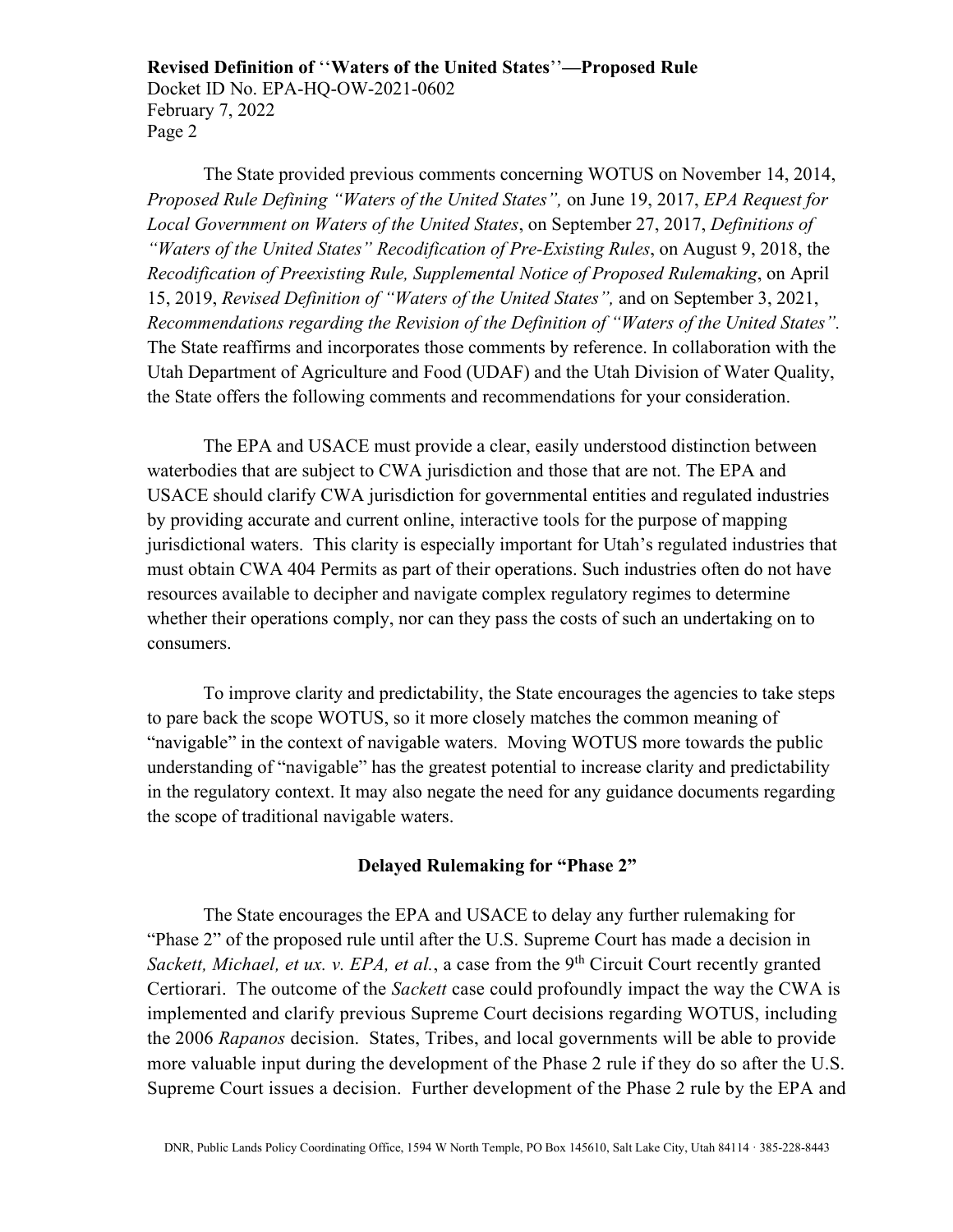the USACE prior to a decision in *Sackett* will increase uncertainty for regulated entities and cause an unnecessary commitment of resources by parties seeking involvement in rule development. An appropriate delay of Phase 2 rule development until after a Supreme Court decision will better allow the EPA and USACE to craft a legally sound and durable rule that respects the jurisdiction of State, Tribes, and local government and provides long-term certainty to regulated entities.

#### **Regionalization of "Water of the United States" Rulemaking**

The EPA and USACE should strongly consider taking a regional approach to the development of a Phase 2 rule, which could include separate rules for different regions of the United States. The wide variety of climates and ecoregions across the United States make the implementation of a one-size-fits-all nation-wide rule inherently difficult and has contributed to many of the challenges that the CWA has faced over the years. Phase 2 rulemaking, unique to different regions, could be based on the EPA's [Level II](https://www.epa.gov/eco-research/ecoregions-north-america) or [Level III](https://www.epa.gov/eco-research/level-iii-and-iv-ecoregions-continental-united-states) Ecoregions, or perhaps the different region's used in the EPA's [Streamflow Duration](https://www.epa.gov/streamflow-duration-assessment/streamflow-duration-assessment-method-sdam-status-region)  [Assessment Method \(SDAM\).](https://www.epa.gov/streamflow-duration-assessment/streamflow-duration-assessment-method-sdam-status-region) Region-specific rules, while they could be very beneficial to the Western States, must nevertheless not exceed the jurisdiction granted by Congress in the CWA.

The State understands that creating unique rules for different regions of the country will be challenging and time consuming for the EPA and the USACE, but ultimately, the State believes that a flexible, regionalized approach that accounts for widely different conditions in different parts of the country will ensure a more durable rule and allow for better protections for water resources while lessening undue administrative burdens on regulatory agencies and regulated entities. An early investment of EPA and USACE resources to create region-specific rules, though surely complicated and time consuming, could pay tremendous benefits in the future.

The very concept of waters that are "relatively permanent" differs greatly in different parts of the United States, and indeed within different states. Even within Utah, the standard for a "relatively permanent" stream in Utah's arid Great Basin region looks very different than a relatively permanent stream in the high-elevation Uintah Mountains. Average flow duration in streams varies widely due to differences in snowpack, precipitation, evaporation, and geology. The creation of region-specific rules, using the best available scientific data, will allow the EPA and USACE to minimize much of the subjectivity that has plagued previous iterations of WOTUS and establish objective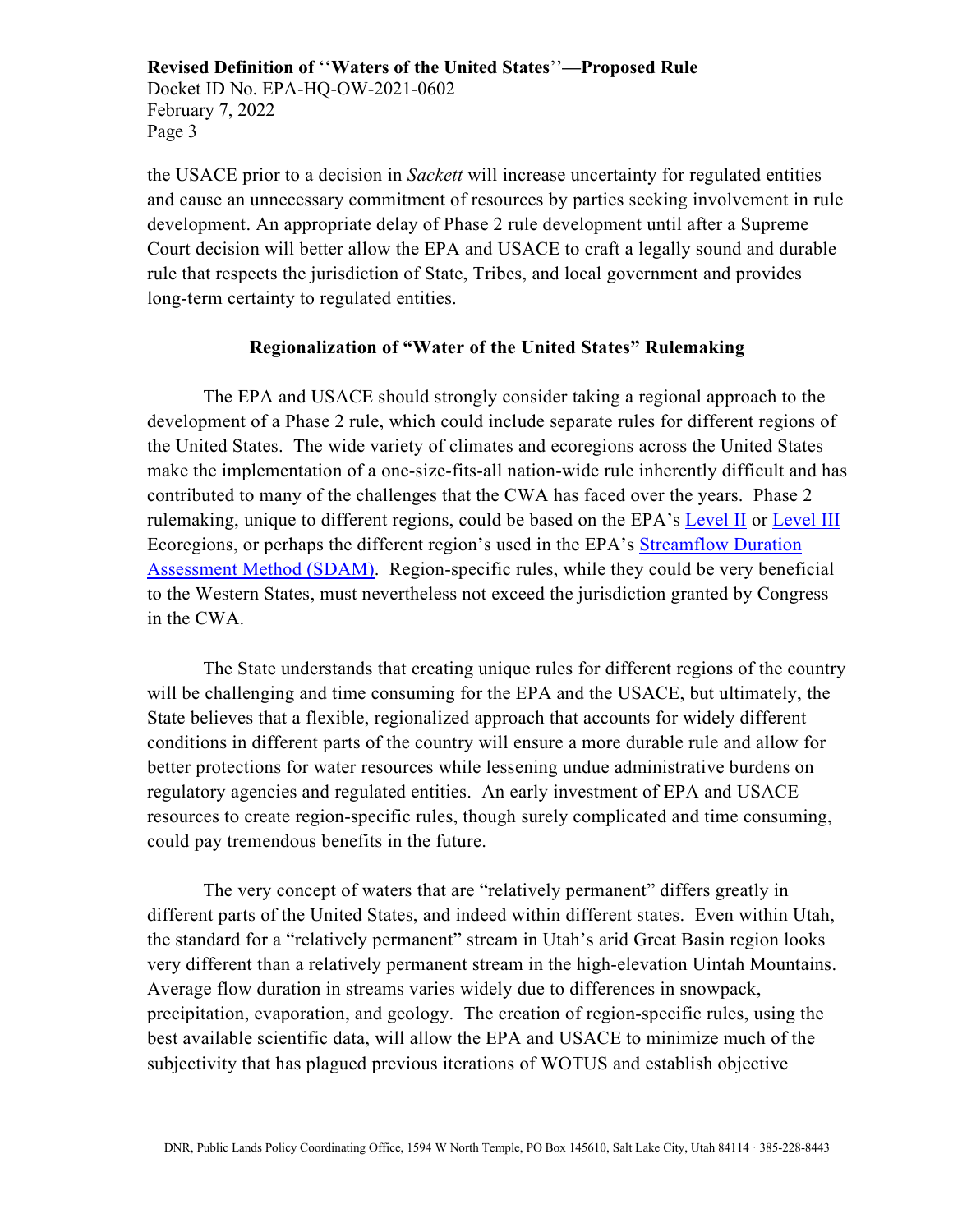measures that offer much greater certainty to States, Tribes, local governments, and other parties impacted by the proposed rulemaking.

The State encourages the EPA and USACE to explore regionalization concepts with States, Tribes, local governments, and other entities, such as the Western States Water Council. Reliance on State expertise will help the EPA and USACE find an approach to regionalization that provides the needed flexibility and specificity without creating an unduly complicated process. As a decision in the *Sackett* case is still pending, the EPA and USACE could use this time to better explore and evaluate a regionalized approach, perhaps starting pilot projects in different areas of the country. Utah would gladly participate in early discussions on how to operationalize this idea.

# **"Significant Nexus" Test**

The EPA and USACE should ensure that the Phase 2 Rule's application of the "significant nexus test" articulated in Justice Kennedy's concurrence in *Rapanos* requires a connection between waters that is more than speculative or insubstantial to establish jurisdiction. The Rule should ensure that the meaning of "significant" does not extend to CWA jurisdiction to waters with a *de minimis* connection to jurisdictional waters. Rules that seek to expand CWA jurisdiction to additional waters with speculative, insubstantial, or *de minimis* connections can greatly increase regulatory burdens on businesses, farms, and individuals while undermining the principles of cooperative federalism that are foundational to the CWA. Close consultation with states and other parties after a decision in *Sackett* will help the EPA and USACE better avoid these pitfalls.

#### **Utah Department of Agriculture and Food**

The State supports and emphasizes the report and recommendations made by the Farm, Ranch, and Rural Communities Committee (FRRCC) to the EPA dated December  $2021$  $2021$ . <sup>1</sup> The Utah Department of Agriculture and Food (UDAF) is represented on the FRRCC with a committee member and therefore UDAF's concerns and comments are reflected fully in the FRRCC report.

The FRRCC report states that the EPA must, "Define WOTUS using clear terms that are easy to interpret and apply. The most important aspect of any definition of WOTUS is it

<span id="page-3-0"></span><sup>1</sup> Farm, Ranch, and Rural Communities Committee. 2021. Recommendations to the Environmental Protection Agency. Available online at: [https://www.epa.gov/system/files/documents/2022-01/december-2021-frrcc](https://www.epa.gov/system/files/documents/2022-01/december-2021-frrcc-recommendations-and-attachments.pdf)[recommendations-and-attachments.pdf](https://www.epa.gov/system/files/documents/2022-01/december-2021-frrcc-recommendations-and-attachments.pdf)

DNR, Public Lands Policy Coordinating Office, 1594 W North Temple, PO Box 145610, Salt Lake City, Utah 84114 · 385-228-8443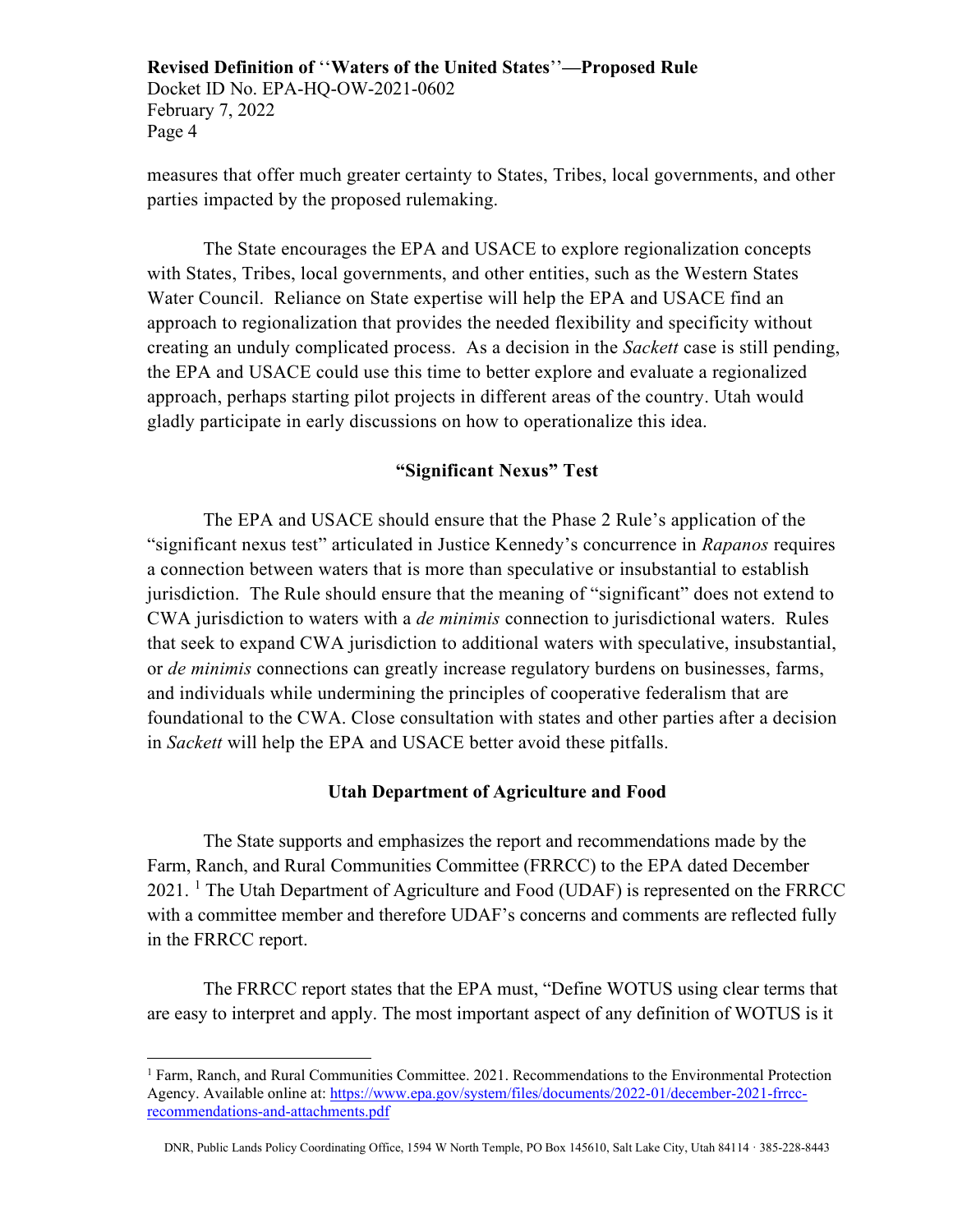must be easily interpreted by farmers, ranchers, and leaders of rural communities and interpreted with clear lines of jurisdiction. It is necessary that a new WOTUS rule avoid vague terminology that both landowners and regulators cannot apply without engaging in burdensome analyses. Accurate and current online, interactive tools should be considered for the purpose of mapping jurisdictional waters to provide as an informal guide to farmers, ranchers, and leaders of rural communities. Agency rules must have clear, easily understood standards that improve the ability of agency personnel to make accurate determinations in the field and provide for adequate due process.

Additionally, the jurisdictional features must be defined in ways to allow "farmers, ranchers, and rural communities the flexibility needed to implement innovative environmentally beneficial projects that do not adversely impact the function or water quality of WOTUS."<sup>[2](#page-4-0)</sup>

The definition of WOTUS must include exclusions that are essential to farmers, ranchers, and rural communities. Regional differences must be taken into consideration and recognized, as well as "Waters that do not fit into any of the jurisdictional categories within the new WOTUS rule should not be jurisdictional." <sup>[3](#page-4-1)</sup> Exclusions that are essential include: <sup>[4](#page-4-2)</sup>

- Prior converted cropland (PCC)
- Groundwater
- Farm ditches, road ditches, canals, ponds, playas, stock ponds, prairie potholes and other isolated features
- Storm water detention, tail water recovery, or other environmentally beneficial practices should not be considered WOTUS
- Wastewater, reclaimed water, or recycle water systems should not be considered WOTUS

<span id="page-4-0"></span> $<sup>2</sup>$  Ibid.</sup>

<span id="page-4-1"></span> $3$  Ibid.

<span id="page-4-2"></span><sup>4</sup> Ibid.